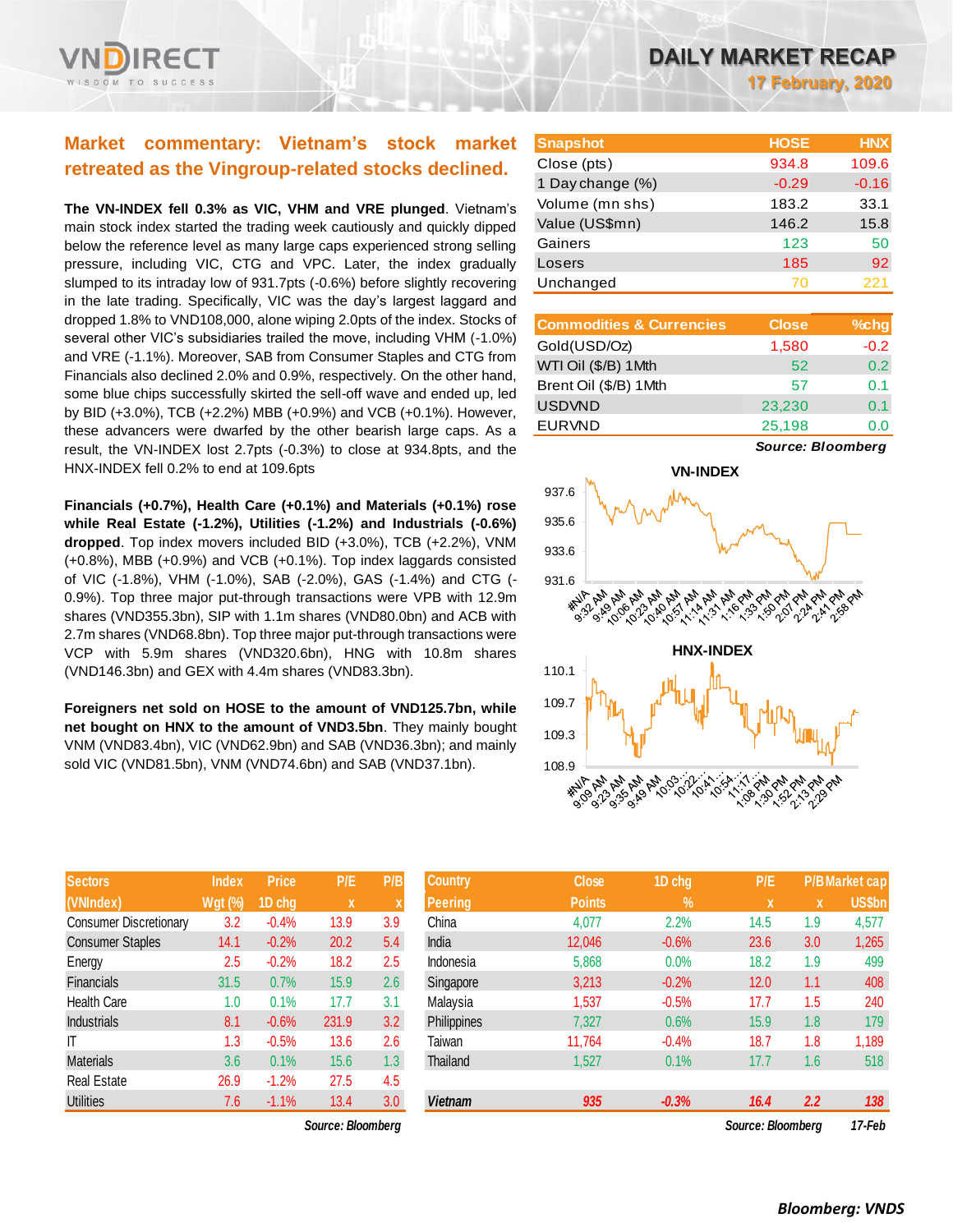

# **Market News**

**Oil steady after weekly surge while OPEC+ dithers on early meet.** Oil was steady after the biggest weekly gain since September as hopes for an OPEC+ emergency meeting on the virus faded, while investors assessed Chinese stimulus measures to soften the outbreak's economic impact. While Saudi Arabia hasn't given up on its push for the gathering this month, OPEC and its allies are likely to stick with a scheduled meeting in March after Russia balked at the idea. China, Hong Kong and Singapore have pledged extra fiscal stimulus to counter the economic hit from the deadly coronavirus, with Beijing considering measures such as lowering corporate taxes. *(Bloomberg)*

**Vinatex to provide 6m face masks in February amid COVID-19.** The Vietnam National Textile and Garment Group (Vinatex) is exerting efforts to produce around 6m antibacterial face masks in Feb to meet increasing demand amid the novel coronavirus disease (COVID-19) outbreak. In the month, the group is also striving to provide 10 tonnes of fabric every day for garment companies to make medical masks (equivalent to 10m masks per day). Due to unpredicted developments of the disease, Vinatex continues giving the priority to making face masks. The group and its member companies expect to provide nearly 12m face masks for the market in March. The World Health Organisation has declared the COVID-19 outbreak a public health emergency of international concern. To stop the virus from spreading, people are advised to wear face masks and wash hands with sanitizers frequently. In Vietnam, 16 infection cases have been confirmed so far, including 11 in the northern province of Vinh Phuc. *(Vietnamnet.vn)*

# **Notable Corporate Events**

**TNG Investment and Trading JSC (TNG VN) – 1M20 business results:** TNG's 1M20 revenue and net profit reached VND249bn (-26% yoy) and VND13bn (-33 % yoy), respectively *(Cafef.vn)*

*<to be continued>*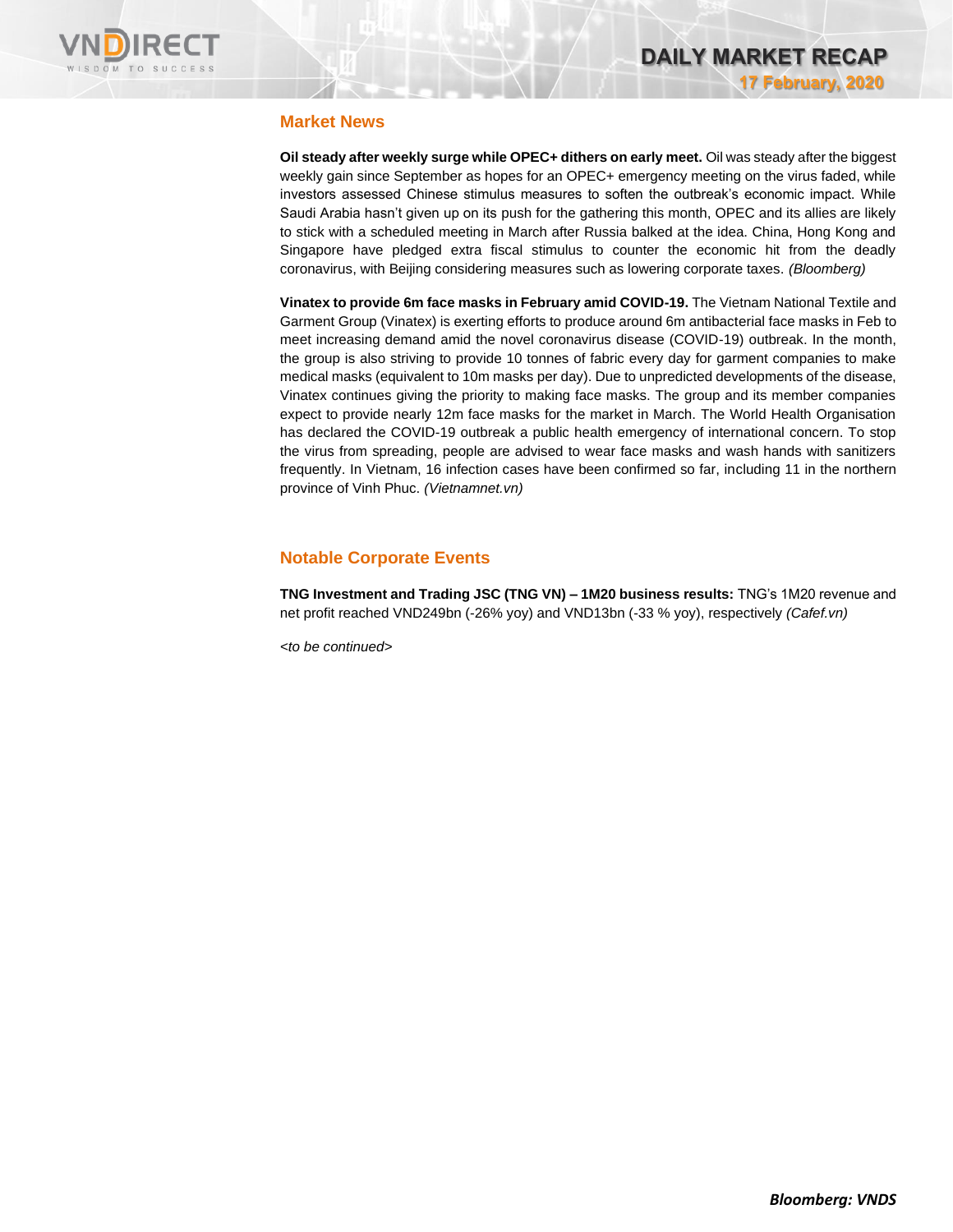### **VN RECT** WISDOM TO SUCCESS

# **DAILY MARKET RECAP**

**17 February, 2020**

# **COVERAGE SUMMARY**

| Ticker                  | <b>Close price</b> | <b>Adjusted target</b><br>price | <b>Dividend yield</b> | <b>Potential return</b> | <b>Rating</b> | <b>Latest report</b> |
|-------------------------|--------------------|---------------------------------|-----------------------|-------------------------|---------------|----------------------|
| PC <sub>1</sub>         | 15,600             | 24,500                          | 0.0%                  | 57.1%                   | <b>ADD</b>    | Link                 |
| <b>LPB</b>              | 7,400              | 10,000                          | 0.0%                  | 35.1%                   | <b>ADD</b>    | Link                 |
| <b>NLG</b>              | 26,800             | 39,600                          | 1.9%                  | 49.6%                   | <b>ADD</b>    | Link                 |
| <b>ACV</b>              | 60,000             | 105,000                         | 0.0%                  | 75.0%                   | <b>ADD</b>    | Link                 |
| <b>DPM</b>              | 11,900             | 15,800                          | 8.4%                  | 41.2%                   | <b>ADD</b>    | $Link$               |
| QNS                     | 29,300             | 44,300                          | 1.7%                  | 52.9%                   | <b>ADD</b>    | Link                 |
| <b>LTG</b>              | 18,900             | 27,300                          | 8.4%                  | 52.9%                   | <b>ADD</b>    | Link                 |
| VCB                     | 89,400             | 92,200                          | 0.9%                  | 4.0%                    | <b>HOLD</b>   | Link                 |
| <b>MBB</b>              | 21,950             | 34,300                          | 2.7%                  | 59.0%                   | <b>ADD</b>    | Link                 |
| <b>VPB</b>              | 27,100             | 21,200                          | 0.0%                  | $-21.8%$                | <b>REDUCE</b> | Link                 |
| <b>TCM</b>              | 20,200             | 28,200                          | 2.6%                  | 42.2%                   | <b>ADD</b>    | Link                 |
| <b>HPG</b>              | 23,750             | 29,700                          | 0.0%                  | 25.1%                   | ADD           | Link                 |
| <b>PVT</b>              | 13,650             | 21,000                          | 7.7%                  | 61.5%                   | <b>ADD</b>    | Link                 |
| <b>STK</b>              | 18,400             | 22,400                          | 8.2%                  | 29.9%                   | ADD           | Link                 |
| AAA                     | 12,350             | 25,300                          | 16.5%                 | 121.3%                  | <b>ADD</b>    | Link                 |
| <b>PNJ</b>              | 82,400             | 88,000                          | 2.8%                  | 9.6%                    | <b>HOLD</b>   | Link                 |
| <b>KDH</b>              | 24,500             | 28,300                          | 2.0%                  | 17.5%                   | <b>ADD</b>    | $Link$               |
| <b>DCM</b>              | 6,110              | 8,900                           | 14.7%                 | 60.4%                   | <b>ADD</b>    | Link                 |
| <b>VTP</b>              | 127,700            | 111,000                         | 1.2%                  | $-11.9%$                | <b>REDUCE</b> | $Link$               |
| ACB                     | 26,400             | 30,400                          | 3.8%                  | 18.9%                   | ADD           | <b>Link</b>          |
| GAS                     | 87,300             | 105,700                         | 6.6%                  | 27.7%                   | <b>ADD</b>    | $Link$               |
| <b>PVS</b>              | 16,300             | 24,100                          | 4.3%                  | 52.2%                   | <b>ADD</b>    | Link                 |
| <b>PVD</b>              | 13,450             | 19,600                          | 0.0%                  | 45.7%                   | <b>ADD</b>    | Link                 |
| <b>MSH</b>              | 42,350             | 66,600                          | 8.6%                  | 65.9%                   | ADD           | Link                 |
| <b>MWG</b>              | 107,500            | 170,600                         | 1.4%                  | 60.1%                   | <b>ADD</b>    | Link                 |
| <b>POW</b>              | 10,350             | 16,700                          | 0.0%                  | 61.4%                   | <b>ADD</b>    | Link                 |
| тсв                     | 23,800             | 27,400                          | 0.0%                  | 15.1%                   | <b>ADD</b>    | $Link$               |
| <b>PPC</b>              | 28,800             | 27,879                          | 8.7%                  | 5.5%                    | <b>HOLD</b>   | Link                 |
| <b>VIB</b>              | 18,300             | 21,200                          | 2.7%                  | 18.5%                   | ADD           | $Link$               |
| <b>KBC</b>              | 14,600             | 17,500                          | 6.8%                  | 26.7%                   | ADD           | Link                 |
| <b>VNM</b>              | 107,500            | 155,600                         | 4.2%                  | 49.0%                   | ADD           | Link                 |
| <b>VHM</b>              | 86,700             | 104,300                         | 1.1%                  | 21.4%                   | ADD           | Link                 |
| <b>VJC</b>              | 128,700            | 142,200                         | 2.4%                  | 12.8%                   | <b>HOLD</b>   | Link                 |
| <b>VHC</b>              | 33,700             | 50,200                          | 0.0%                  | 49.0%                   | ADD           | Link                 |
| <b>VRE</b>              | 31,400             | 43,900                          | 0.0%                  | 39.8%                   | ADD           | Link                 |
| <b>GMD</b>              | 20,450             | 29,500                          | 7.1%                  | 51.4%                   | ADD           | Link                 |
| $\overline{\text{DBC}}$ | 20,900             | 30,700                          | 2.4%                  | 49.3%                   | ADD           | $Link$               |
| <b>FPT</b>              | 54,200             | 74,000                          | 3.7%                  | 40.2%                   | ADD           | Link                 |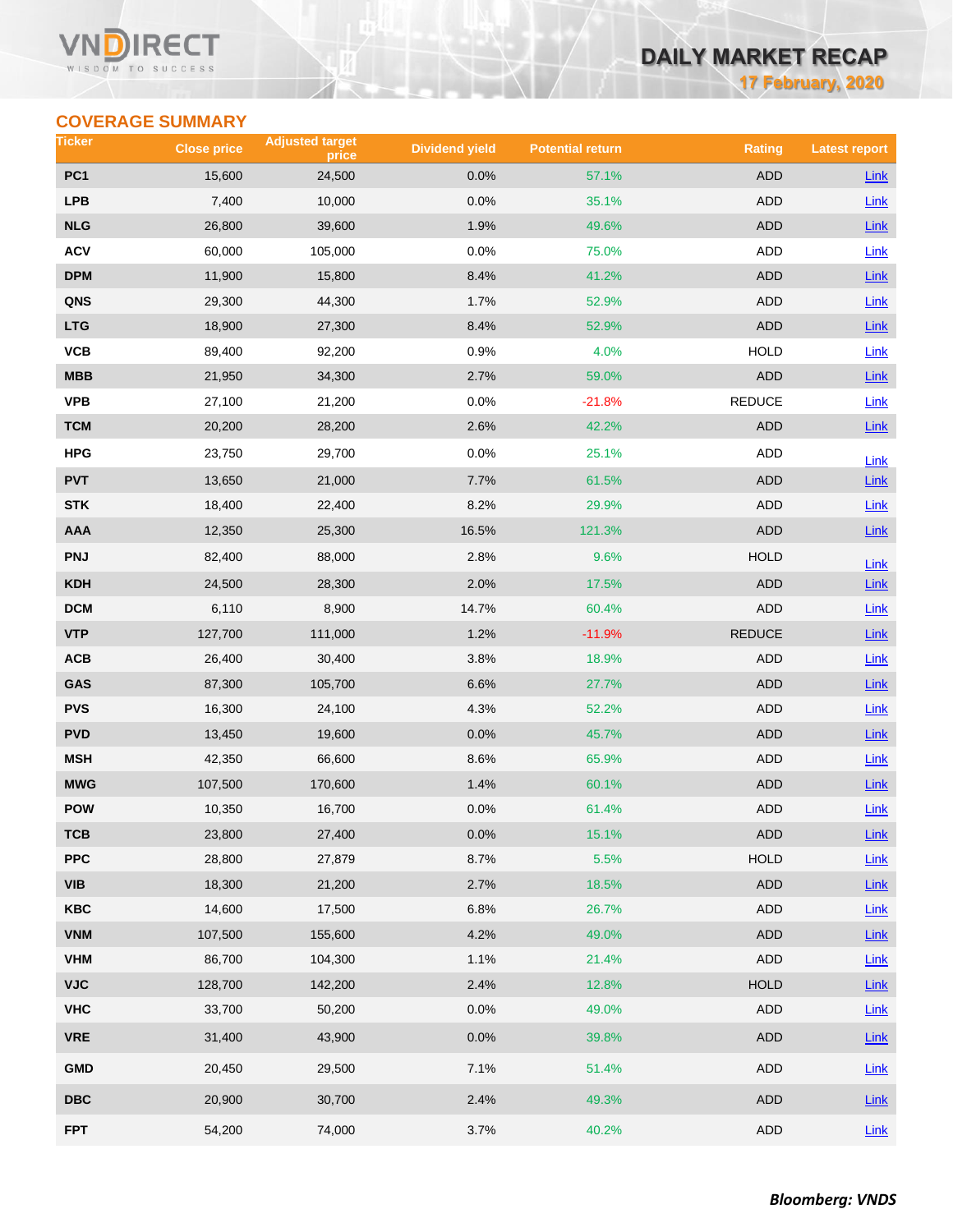### **MARKET MOVEMENTS**

WISDOM TO SUCCESS

RECT

|                    |              | <b>HOSE</b> |         |                 |            | <b>HNX</b>         |              |       |         |        |            |
|--------------------|--------------|-------------|---------|-----------------|------------|--------------------|--------------|-------|---------|--------|------------|
| <b>Top gainers</b> |              |             |         |                 | <b>VND</b> | <b>Top gainers</b> |              |       |         |        | <b>VND</b> |
| <b>Ticker</b>      | Last         | Chg         | $%$ chg | Vol.            | Index      | Ticker             | Last         | Chg   | $%$ chg | Vol.   | Index      |
|                    | <b>Price</b> |             |         |                 | impact     |                    | <b>Price</b> |       |         |        | impact     |
| <b>BRC</b>         | 9,630        | 630         | 7.00    | 30              | 0.002      | CAN                | 24,200       | 2,200 | 10.00   | 200    | 0.005      |
| <b>TPC</b>         | 9,950        | 650         | 6.99    | 10 <sup>°</sup> | 0.005      | <b>TVC</b>         | 31,900       | 2,900 | 10.00   | 23,500 | 0.095      |
| <b>PXT</b>         | 1.230        | 80          | 6.96    | 4.710           | 0.000      | VDL                | 24.200       | 2,200 | 10.00   | 200    | 0.005      |
| <b>ELC</b>         | 7,700        | 500         | 6.94    | 858,500         | 0.007      | D <sub>11</sub>    | 18,200       | 1,600 | 9.64    | 19,100 | 0.006      |
| <b>VRC</b>         | 6,200        | 400         | 6.90    | 75,510          | 0.006      | <b>CKV</b>         | 13,800       | 1,200 | 9.52    | 1,600  | 0.001      |

| <b>Top losers</b> |              |          |         |         | <b>VND</b>   |
|-------------------|--------------|----------|---------|---------|--------------|
| <b>Ticker</b>     | Last         | Cha      | %chq    | Vol.    | <b>Index</b> |
|                   | <b>Price</b> |          |         |         | impact       |
| <b>COM</b>        | 46,600       | $-3,500$ | $-6.99$ | 30      | $-0.014$     |
| <b>ROS</b>        | 8,560        | $-640$   | $-6.96$ | 4.83MLN | $-0.106$     |
| <b>MCP</b>        | 14,050       | $-1,050$ | $-6.95$ | 20      | $-0.005$     |
| <b>CLL</b>        | 27,450       | $-2,050$ | $-6.95$ | 30      | $-0.020$     |
| GIL               | 20,100       | $-1,500$ | $-6.94$ | 211.180 | $-0.010$     |

|               | <b>Top index movers</b> |       |         |         |              |  |  |  |  |  |  |
|---------------|-------------------------|-------|---------|---------|--------------|--|--|--|--|--|--|
| <b>Ticker</b> | Last                    | Cha   | $%$ chq | Vol.    | <b>Index</b> |  |  |  |  |  |  |
|               | <b>Price</b>            |       |         |         | impact       |  |  |  |  |  |  |
| <b>BID</b>    | 51,500                  | 1,500 | 3.00    | 863,730 | 1.754        |  |  |  |  |  |  |
| <b>TCB</b>    | 23,800                  | 500   | 2.15    | 6.39MLN | 0.509        |  |  |  |  |  |  |
| <b>VNM</b>    | 107,500                 | 900   | 0.84    | 623.350 | 0.456        |  |  |  |  |  |  |
| <b>MBB</b>    | 21,950                  | 200   | 0.92    | 9.69MLN | 0.138        |  |  |  |  |  |  |
| VCB           | 89,400                  | 100   | 0.11    | 343,900 | 0.108        |  |  |  |  |  |  |

|               | <b>Top index laggers</b> |          |         |         |              |  |  |  |  |  |  |
|---------------|--------------------------|----------|---------|---------|--------------|--|--|--|--|--|--|
| <b>Ticker</b> | Last                     | Cha      | %chq    | Vol.    | <b>Index</b> |  |  |  |  |  |  |
|               | <b>Price</b>             |          |         |         | impact       |  |  |  |  |  |  |
| VIC           | 108,000                  | $-2,000$ | $-1.82$ | 742.220 | $-1.967$     |  |  |  |  |  |  |
| <b>VHM</b>    | 86,700                   | $-900$   | $-1.03$ | 164,600 | $-0.877$     |  |  |  |  |  |  |
| <b>SAB</b>    | 186,000                  | $-3,800$ | $-2.00$ | 31,460  | $-0.709$     |  |  |  |  |  |  |
| <b>GAS</b>    | 87,300                   | $-1,200$ | $-1.36$ | 180,040 | $-0.668$     |  |  |  |  |  |  |
| CTG           | 26,550                   | $-250$   | $-0.93$ | 5.82MLN | $-0.271$     |  |  |  |  |  |  |

| <b>VND</b><br><b>Top liquidity</b> |                      |          |         |                 |                 | <b>Top liquidity</b> |                      |                |         |                   | <b>VND</b>             |
|------------------------------------|----------------------|----------|---------|-----------------|-----------------|----------------------|----------------------|----------------|---------|-------------------|------------------------|
| <b>Ticker</b>                      | Last<br><b>Price</b> | Chg      | %chg    | Val.<br>(VNDbn) | Index<br>impact | Ticker               | Last<br><b>Price</b> | Chg            | %chq    | Val.<br>(VNDbn)   | <b>Index</b><br>impact |
| <b>MBB</b>                         | 21,950               | 200      | 0.92    | 213             | 0.138           | <b>ACB</b>           | 26,400               | 0              | 0.00    | 99                | 0.000                  |
| <b>CTG</b>                         | 26,550               | $-250$   | $-0.93$ | 155             | $-0.271$        | <b>SHB</b>           | 7,400                | 100            | 1.37    | 50                | 0.133                  |
| <b>TCB</b>                         | 23,800               | 500      | 2.15    | 151             | 0.509           | <b>NVB</b>           | 8.900                | $-100$         | $-1.11$ | 20                | $-0.040$               |
| <b>STB</b>                         | 11,650               | 50       | 0.43    | 104             | 0.027           | <b>PVS</b>           | 16,300               | $\overline{0}$ | 0.00    | 18                | 0.000                  |
| <b>VIC</b>                         | 108,000              | $-2,000$ | $-1.82$ | 80              | $-1.967$        | VCS.                 | 75,000               | $-1,100$       | $-1.45$ | 15                | $-0.036$               |
|                                    |                      |          |         |                 |                 |                      |                      |                |         | Source: Bloomberg |                        |

*Source: Bloomberg*

|                    |              | <b>HOSE</b> |         |         |              | <b>HNX</b>      |                                  |       |         |        |              |  |
|--------------------|--------------|-------------|---------|---------|--------------|-----------------|----------------------------------|-------|---------|--------|--------------|--|
| <b>Top gainers</b> | <b>VND</b>   |             |         |         |              |                 | <b>VND</b><br><b>Top gainers</b> |       |         |        |              |  |
| Ticker             | Last         | Chg         | $%$ chg | Vol.    | <b>Index</b> | Ticker          | Last                             | Chg   | $%$ chg | Vol.   | <b>Index</b> |  |
|                    | <b>Price</b> |             |         |         | impact       |                 | <b>Price</b>                     |       |         |        | impact       |  |
| <b>BRC</b>         | 9,630        | 630         | 7.00    | 30      | 0.002        | CAN             | 24,200                           | 2,200 | 10.00   | 200    | 0.005        |  |
| <b>TPC</b>         | 9,950        | 650         | 6.99    | 10      | 0.005        | <b>TVC</b>      | 31,900                           | 2,900 | 10.00   | 23,500 | 0.095        |  |
| <b>PXT</b>         | 1,230        | 80          | 6.96    | 4,710   | 0.000        | VDL             | 24,200                           | 2,200 | 10.00   | 200    | 0.005        |  |
| <b>ELC</b>         | 7,700        | 500         | 6.94    | 858,500 | 0.007        | D <sub>11</sub> | 18,200                           | 1,600 | 9.64    | 19.100 | 0.006        |  |
| VRC                | 6,200        | 400         | 6.90    | 75,510  | 0.006        | <b>CKV</b>      | 13,800                           | 1,200 | 9.52    | 1,600  | 0.001        |  |
|                    |              |             |         |         |              |                 |                                  |       |         |        |              |  |

| <b>VND</b><br><b>Top losers</b> |              |          |         |         |              | <b>VND</b><br><b>Top losers</b> |              |          |          |         |              |
|---------------------------------|--------------|----------|---------|---------|--------------|---------------------------------|--------------|----------|----------|---------|--------------|
| Ticker                          | Last         | Chg      | $%$ chg | Vol.    | <b>Index</b> | Ticker                          | Last         | Chg      | $%$ chg  | Vol.    | <b>Index</b> |
|                                 | <b>Price</b> |          |         |         | impact       |                                 | <b>Price</b> |          |          |         | impact       |
| COM                             | 46.600       | $-3.500$ | $-6.99$ | 30      | $-0.014$     | VCM                             | 46.800       | $-7.200$ | $-13.33$ | 100     | $-0.007$     |
| <b>ROS</b>                      | 8,560        | $-640$   | $-6.96$ | 4.83MLN | $-0.106$     | <b>BII</b>                      | 700          | $-100$   | $-12.50$ | 41.700  | $-0.004$     |
| MCP                             | 14.050       | $-1,050$ | $-6.95$ | 20      | $-0.005$     | <b>PVX</b>                      | 900          | $-100$   | $-10.00$ | 152.200 | $-0.020$     |
| <b>CLL</b>                      | 27,450       | $-2,050$ | $-6.95$ | 30      | $-0.020$     | <b>WSS</b>                      | 1,800        | $-200$   | $-10.00$ | 3,100   | $-0.007$     |
| GIL                             | 20,100       | $-1,500$ | $-6.94$ | 211,180 | $-0.010$     | <b>NBW</b>                      | 31,000       | $-3,400$ | $-9.88$  | 100     | $-0.008$     |

|            | <b>Top index movers</b> |       |         |         | <b>VND</b>   | Top index movers |              |       |       |         |              |
|------------|-------------------------|-------|---------|---------|--------------|------------------|--------------|-------|-------|---------|--------------|
| Ticker     | Last                    | Chg   | $%$ chq | Vol.    | <b>Index</b> | Ticker           | Last         | Chg   | %chq  | Vol.    | <b>Index</b> |
|            | <b>Price</b>            |       |         |         | impact       |                  | <b>Price</b> |       |       |         | impact       |
| BID        | 51.500                  | 1.500 | 3.00    | 863.730 | 1.754        | <b>SHB</b>       | 7.400        | 100   | 1.37  | 6.81MLN | 0.133        |
| <b>TCB</b> | 23,800                  | 500   | 2.15    | 6.39MLN | 0.509        | <b>TVC</b>       | 31,900       | 2,900 | 10.00 | 23,500  | 0.095        |
| VNM        | 107.500                 | 900   | 0.84    | 623.350 | 0.456        | CEO              | 8,800        | 300   | 3.53  | .55MLN  | 0.043        |
| <b>MBB</b> | 21,950                  | 200   | 0.92    | 9.69MLN | 0.138        | <b>IDJ</b>       | 11,500       | 1.000 | 9.52  | 32.500  | 0.032        |
| VCB        | 89.400                  | 100   | 0.11    | 343,900 | 0.108        | TIG              | 6,700        | 400   | 6.35  | 1.28MLN | 0.030        |
|            |                         |       |         |         |              |                  |              |       |       |         |              |

| <b>Top index laggers</b> |                      |          | <b>VND</b> | Top index laggers |                 |            |                      |          | <b>VND</b> |         |                        |
|--------------------------|----------------------|----------|------------|-------------------|-----------------|------------|----------------------|----------|------------|---------|------------------------|
| Ticker                   | Last<br><b>Price</b> | Chg      | $%$ chg    | Vol.              | Index<br>impact | Ticker     | Last<br><b>Price</b> | Chg      | $%$ chg    | Vol.    | <b>Index</b><br>impact |
| VIC                      | 108,000              | $-2.000$ | $-1.82$    | 742.220           | $-1.967$        | <b>NET</b> | 45.300               | -4.700   | $-9.40$    | 100     | $-0.070$               |
| <b>VHM</b>               | 86,700               | $-900$   | $-1.03$    | 164.600           | $-0.877$        | <b>PGS</b> | 22,600               | $-1.900$ | $-7.76$    | 1.500   | $-0.063$               |
| <b>SAB</b>               | 186.000              | $-3.800$ | $-2.00$    | 31.460            | $-0.709$        | <b>NVB</b> | 8.900                | $-100$   | $-1.11$    | 2.26MLN | $-0.040$               |
| <b>GAS</b>               | 87,300               | $-1.200$ | $-1.36$    | 180.040           | $-0.668$        | <b>VCS</b> | 75.000               | $-1.100$ | $-1.45$    | 194.500 | $-0.036$               |
| CTG                      | 26.550               | $-250$   | $-0.93$    | 5.82MLN           | $-0.271$        | VIF        | 18.400               | $-900$   | $-4.66$    | 300     | $-0.032$               |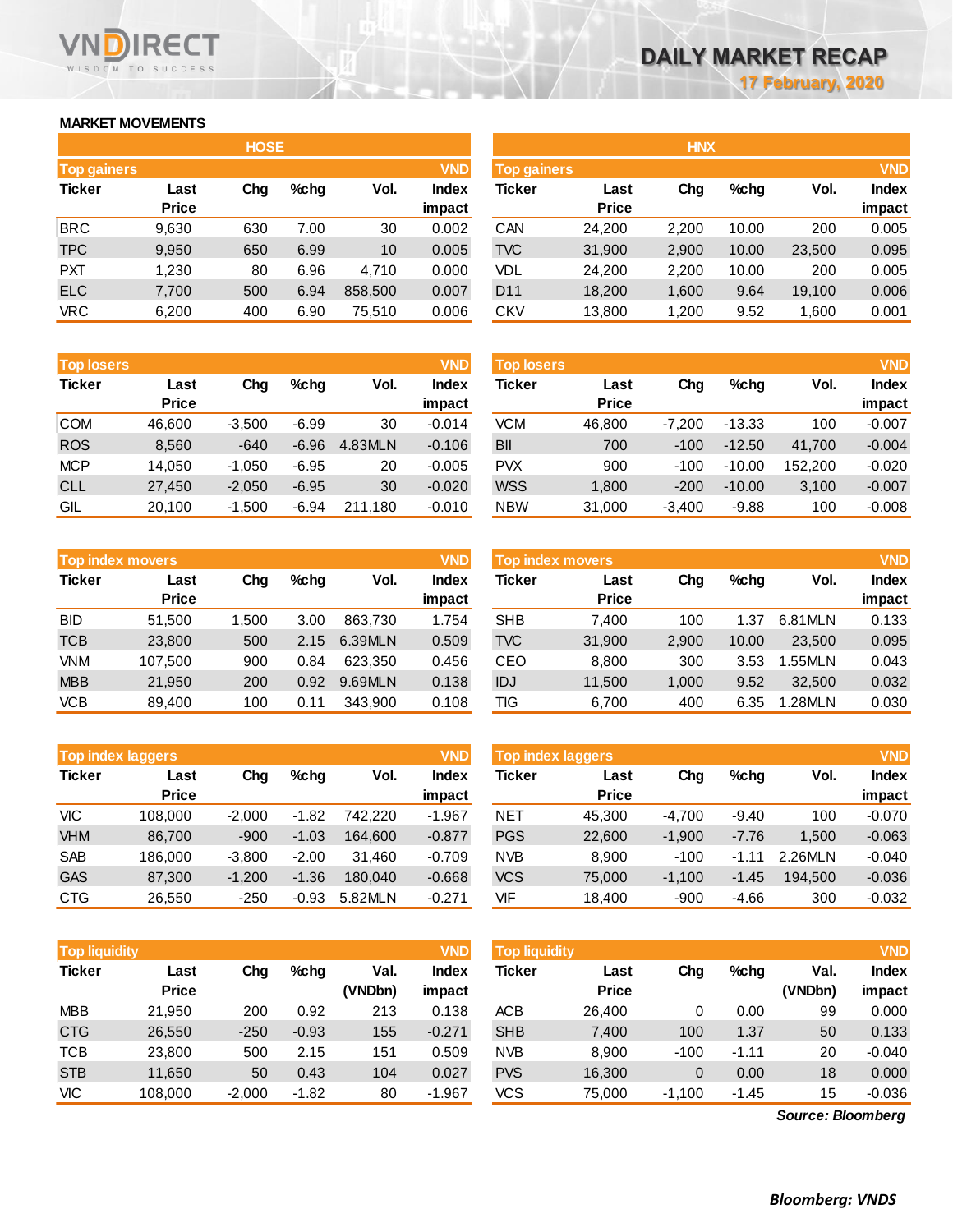

## **FOREIGN ACTIVITIES**

| Volume (Mn'shs)       | <b>HOSE</b> | <b>HNX</b> | Value (VND'bn)        | <b>HOSE</b> | <b>HNX</b> |
|-----------------------|-------------|------------|-----------------------|-------------|------------|
| <b>BUY</b>            | 8.1         | 0.4        | <b>BUY</b>            | 320.7       | 3.6        |
| % of market           | 4.6%        | $1.1\%$    | % of market           | 10.2%       | 1.0%       |
| <b>SELL</b>           | 11.7        | 0.6        | <b>SELL</b>           | 446.4       | 7.1        |
| % of market           | 6.7%        | $1.7\%$    | % of market           | 14.2%       | 1.9%       |
| <b>NET BUY (SELL)</b> | (3.5)       | (0.2)      | <b>NET BUY (SELL)</b> | (125.7)     | (3.5)      |

*Source: HSX, HNX*





|                         |             |            |                       |             | Source: HSX, HNX |
|-------------------------|-------------|------------|-----------------------|-------------|------------------|
| <b>NET BUY (SELL)</b>   | (25.9)      | (11.9)     | <b>NET BUY (SELL)</b> | 639         | (135.2)          |
| % of market             | 10.1%       | 2.9%       | % of market           | 17.6%       | 0.2%             |
| <b>SELL</b>             | 565.8       | 27.1       | <b>SELL</b>           | 19,716.8    | 356.6            |
| % of market             | 9.7%        | 1.6%       | % of market           | 18.1%       | 0.1%             |
| <b>BUY</b>              | 539.9       | 15.2       | <b>BUY</b>            | 20,355.4    | 221.4            |
| Volume (MIn'shs)        | <b>HOSE</b> | <b>HNX</b> | Value (VND'bn)        | <b>HOSE</b> | <b>HNX</b>       |
| <b>YTD ACCUMULATION</b> |             |            |                       |             |                  |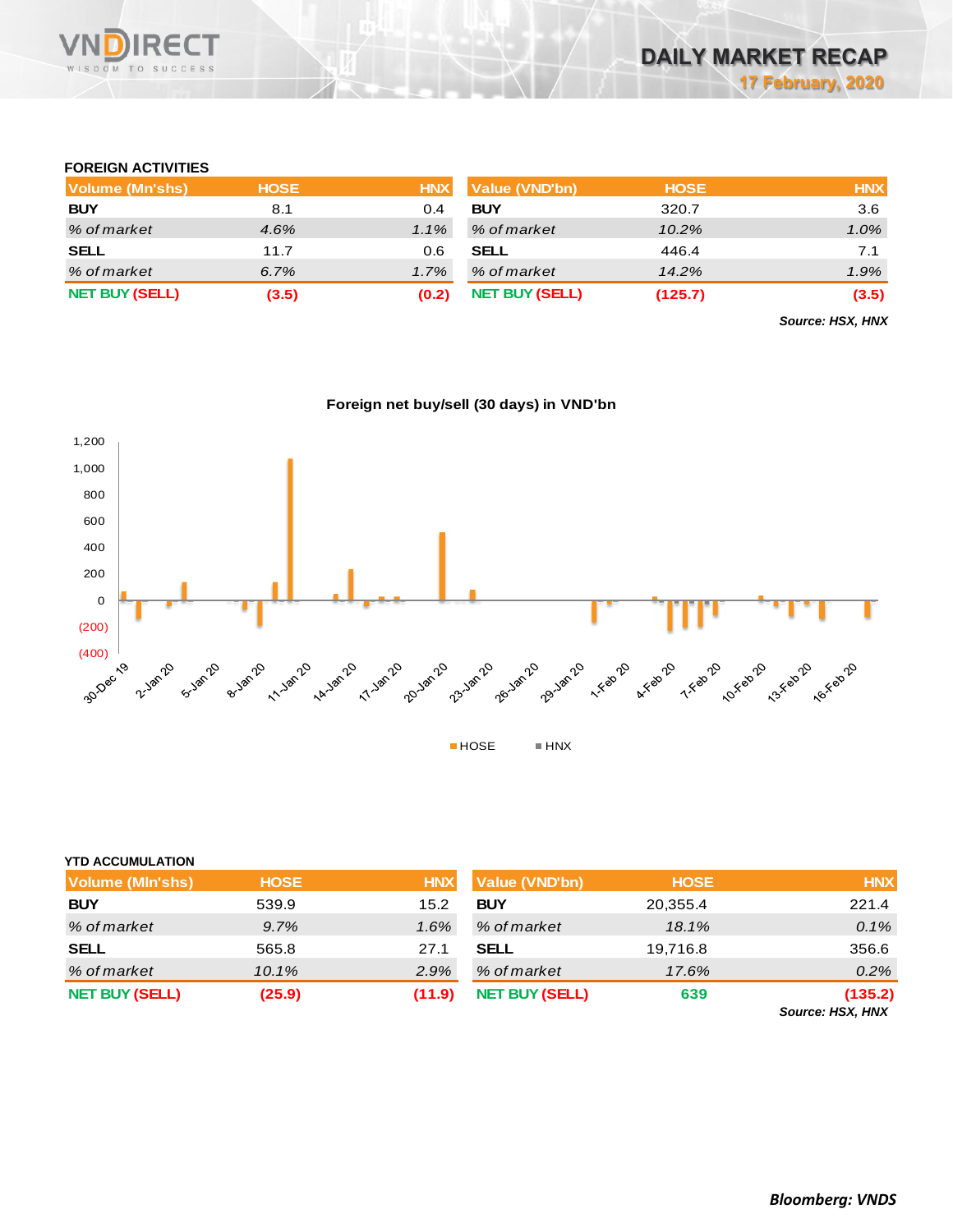### **FOREIGN ACTIVITIES**

WISDOM TO SUCCESS

VNĪ

**RECT** 

|               |                               | <b>HOSE</b> |         |      |               | <b>HNX</b>                    |              |              |         |       |              |  |
|---------------|-------------------------------|-------------|---------|------|---------------|-------------------------------|--------------|--------------|---------|-------|--------------|--|
|               | Top buy by foreigners (value) |             |         |      | <b>VND'bn</b> | Top buy by foreigners (value) |              |              |         |       |              |  |
| <b>Ticker</b> | Chg<br>%chg<br>Value<br>Last  |             |         |      |               | Ticker                        | Last         | Chg          | %chg    | Value | <b>Index</b> |  |
|               | <b>Price</b>                  |             |         |      | impact        |                               | <b>Price</b> |              |         |       | impact       |  |
| <b>VNM</b>    | 107,500                       | 900         | 0.84    | 83.4 | 0.456         | TIG                           | 6,700        | 400          | 6.35    | 1.3   | 0.000        |  |
| <b>VIC</b>    | 108,000                       | $-2,000$    | $-1.82$ | 62.9 | $-1.967$      | <b>SLS</b>                    | 55,000       | $\mathbf{0}$ | 0.00    | 0.5   | 0.000        |  |
| SAB           | 186,000                       | $-3,800$    | $-2.00$ | 36.3 | $-0.709$      | TNG                           | 15,900       | $-300$       | $-1.85$ | 0.5   | 0.000        |  |
| <b>FPT</b>    | 54,200                        | $-300$      | $-0.55$ | 16.5 | $-0.059$      | <b>PVS</b>                    | 16,300       | 0            | 0.00    | 0.3   | 0.000        |  |
| <b>PVD</b>    | 13,450                        | 100         | 0.75    | 14.5 | 0.012         | <b>SHS</b>                    | 7,200        | 0            | 0.00    | 0.2   | 0.000        |  |

|               | Top sell by foreigners (value) |          |         |       | <b>VND'bn</b>   | Top sell by foreigners (value) |                      | <b>VND'bn</b> |      |       |                        |
|---------------|--------------------------------|----------|---------|-------|-----------------|--------------------------------|----------------------|---------------|------|-------|------------------------|
| <b>Ticker</b> | Last<br><b>Price</b>           | Chg      | %chg    | Value | Index<br>impact | Ticker                         | Last<br><b>Price</b> | Chg           | %chg | Value | <b>Index</b><br>impact |
| <b>VIC</b>    | 108,000                        | $-2.000$ | $-1.82$ | 81.5  | $-1.967$        | <b>NTP</b>                     | 29,000               | 0             | 0.00 | 4.3   | 0.000                  |
| <b>VNM</b>    | 107,500                        | 900      | 0.84    | 74.6  | 0.456           | <b>SHB</b>                     | 7,400                | 100           | 1.37 | 0.7   | 0.000                  |
| SAB           | 186,000                        | $-3,800$ | $-2.00$ | 37.1  | $-0.709$        | SD <sub>6</sub>                | 2,700                | 200           | 8.00 | 0.4   | 0.000                  |
| <b>MSN</b>    | 49,700                         | $-100$   | $-0.20$ | 32.3  | $-0.034$        | <b>PVS</b>                     | 16,300               | 0             | 0.00 | 0.3   | 0.000                  |
| <b>CTG</b>    | 26,550                         | $-250$   | $-0.93$ | 24.4  | $-0.271$        | S74                            | 4,300                | 0             | 0.00 | 0.2   | 0.000                  |

|               | Top net buy by foreigners (value) |     |      |       | <b>VND'bn</b> | Top net buy by foreigners (value) |              |              |         |       |        |
|---------------|-----------------------------------|-----|------|-------|---------------|-----------------------------------|--------------|--------------|---------|-------|--------|
| <b>Ticker</b> | Last                              | Chg | %chg | Value | Index         | Ticker                            | Last         | Chg          | %chg    | Value | Index  |
|               | <b>Price</b>                      |     |      |       | impact        |                                   | <b>Price</b> |              |         |       | impact |
| VNM           | 107,500                           | 900 | 0.84 | 8.9   | 0.456         | TIG                               | 6,700        | 400          | 6.35    | 1.2   | 0.000  |
| <b>PVD</b>    | 13,450                            | 100 | 0.75 | 7.7   | 0.012         | <b>SLS</b>                        | 55,000       | $\mathbf{0}$ | 0.00    | 0.5   | 0.000  |
| <b>VCB</b>    | 89,400                            | 100 | 0.11 | 2.5   | 0.108         | TNG                               | 15,900       | $-300$       | $-1.85$ | 0.5   | 0.000  |
| <b>DGW</b>    | 28,300                            | 350 | 1.25 | 2.1   | 0.004         | <b>VCS</b>                        | 75,000       | $-1.100$     | $-1.45$ | 0.1   | 0.000  |
| <b>STB</b>    | 11,650                            | 50  | 0.43 | 1.9   | 0.027         | <b>NBC</b>                        | 6,500        | $-100$       | $-1.52$ | 0.1   | 0.000  |
|               |                                   |     |      |       |               |                                   |              |              |         |       |        |

|               | Top net sell by foreigners (value) |          |         |         | <b>VND'bn</b> | Top net sell by foreigners (value) | <b>VND'bn</b> |     |      |         |              |
|---------------|------------------------------------|----------|---------|---------|---------------|------------------------------------|---------------|-----|------|---------|--------------|
| <b>Ticker</b> | Last                               | Chg      | %chg    | Value   | Index         | Ticker                             | Last          | Chg | %chg | Value   | <b>Index</b> |
|               | Price                              |          |         |         | impact        |                                    | <b>Price</b>  |     |      |         | impact       |
| <b>MSN</b>    | 49.700                             | $-100$   | $-0.20$ | $-28.6$ | $-0.034$      | <b>NTP</b>                         | 29,000        | 0   | 0.00 | $-4.34$ | 0.000        |
| <b>VIC</b>    | 108,000                            | $-2.000$ | $-1.82$ | $-18.6$ | $-1.967$      | <b>SHB</b>                         | 7.400         | 100 | 1.37 | $-0.74$ | 0.000        |
| <b>CTG</b>    | 26,550                             | -250     | $-0.93$ | $-17.4$ | $-0.271$      | SD <sub>6</sub>                    | 2,700         | 200 | 8.00 | $-0.40$ | 0.000        |
| <b>NVL</b>    | 54.300                             | 100      | 0.18    | $-10.3$ | 0.028         | S74                                | 4,300         | 0   | 0.00 | $-0.25$ | 0.000        |
| <b>KBC</b>    | 14.600                             | $-300$   | $-2.01$ | $-7.9$  | $-0.042$      | <b>NHA</b>                         | 12,700        | 700 | 5.83 | $-0.11$ | 0.000        |

*17-Feb-20*

*Source: Bloomberg, HOSE, HNX*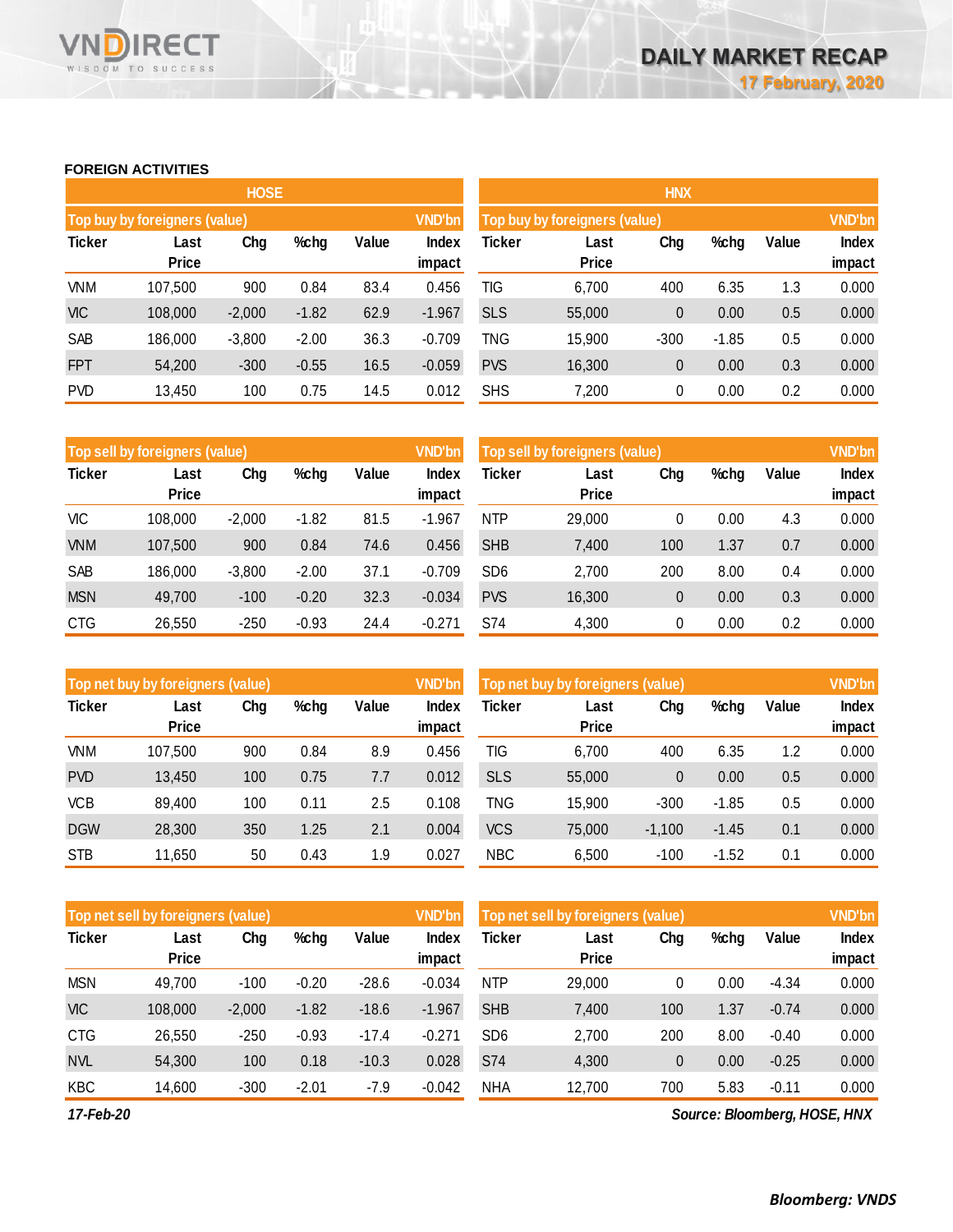# **TOP 60 MARKET CAP STOCKS SNAPSHOT ON HOSE**

**RECT** 

WISDOM TO SUCCESS

VND

| No. Ticker             | <b>Price</b>      |                 | Price change (%) |                   |                | Mkt. Cap Outs. Vol. Float ratio |              |              | Avail. Fil Ave. daily vol. | P/E            | P/B            | <b>ROE</b>   | <b>ROA</b>  |
|------------------------|-------------------|-----------------|------------------|-------------------|----------------|---------------------------------|--------------|--------------|----------------------------|----------------|----------------|--------------|-------------|
|                        | <b>VND</b>        | 1 <sub>M</sub>  | <b>3M</b>        | 6M                | <b>US\$mln</b> | <b>MIn'shs</b>                  | $\%$         |              | $% (30 days-shs)$          | $\pmb{\times}$ | $\pmb{\times}$ | $\%$         | %           |
| 1 VIC VM               | 108,000           | $-6.0$          | $-9.7$           | $-11.5$           | 15,725         | 3,382                           | 23.2         | 22.1         | 438.914                    | 47.6           | 4.8            | 11.7         | 2.2         |
| 2 VCB VM               | 89,400            | $-5.4$          | $-0.3$           | 14.8              | 14,274         | 3,709                           | 25.2         | 6.2          | 984,255                    | 17.9           | 3.9            | 25.1         | 1.6         |
| 3 VHM VM               | 86,700            | 0.8             | $-10.0$          | 3.8               | 12,277         | 3,290                           | 29.1         | 34.0         | 683,559                    | 13.6           | 5.2            | 43.1         | 13.4        |
| 4 BID VM               | 51,500            | $-3.7$          | 22.6             | 43.1              | 8,917          | 4,022                           | 18.8         | 12.0         | 954,765                    | 21.5           | 2.8            | 13.5         | 0.6         |
| 5 VNM VM               | 107,500           | $-9.4$          | $-12.6$          | $-13.4$           | 8,058          | 1,741                           | 46.2         | 41.3         | 893,231                    | 19.6           | 6.8            | 35.8         | 25.8        |
| 6 GAS VM               | 87,300            | $-6.3$          | $-19.2$          | $-13.5$           | 7,193          | 1,914                           | 4.2          | 45.3         | 281,872                    | 14.3           | 3.4            | 25.5         | 19.1        |
| 7 SAB VM               | 186,000           | $-20.7$         | $-26.2$          | $-32.6$           | 5,135          | 641                             | 10.4         | 36.7         | 42,923                     | 24.9           | 6.3            | 29.9         | 20.5        |
| 8 CTG VM               | 26,550            | 6.4             | 22.4             | 29.5              | 4,256          | 3,723                           | 35.5         | 0.3          | 7,508,816                  | 10.4           | 1.3            | 13.1         | 0.8         |
| 9 TCB VM               | 23,800            | 1.7             | $-4.4$           | 8.7               | 3,586          | 3,500                           | 79.7         | 0.0          | 2,470,135                  | 8.3            | 1.3            | 17.8         | 2.9         |
| 10 VRE VM              | 31,400            | $-3.7$          | $-10.8$          | $-10.7$<br>$-1.4$ | 3,071          | 2,272                           | 39.7         | 16.0         | 1,242,551                  | 25.1           | 2.7            | 10.3         | 7.6         |
| 11 VJC VM<br>12 VPB VM | 128,700<br>27,100 | $-13.2$<br>23.7 | $-10.2$<br>26.6  | 39.3              | 2,902<br>2,844 | 524<br>2,438                    | 46.4<br>72.7 | 10.5<br>0.0  | 429,657<br>3,570,838       | 16.3<br>8.0    | 4.4<br>1.6     | 28.7<br>21.5 | 9.7<br>2.4  |
| 13 HPG VM              | 23,750            | $-5.0$          | 4.9              | 3.0               | 2,823          | 2,761                           | 52.3         | 10.3         | 7,089,349                  | 9.2            | 1.4            | 17.0         | 8.3         |
| 14 PLX VM              | 53,100            | $-5.5$          | $-11.4$          | $-14.9$           | 2,722          | 1,191                           | 8.9          | 6.6          | 342,994                    | 15.2           | 2.7            | 19.6         | 7.2         |
| 15 MSN VM              | 49,700            | $-9.6$          | $-33.3$          | $-35.5$           | 2,501          | 1,169                           | 25.8         | 10.1         | 773,330                    | 10.4           | 1.4            | 15.4         | 6.9         |
| 16 NVL VM              | 54,300            | $-3.0$          | $-7.2$           | $-12.1$           | 2,266          | 970                             | 24.5         | 31.9         | 405,074                    | 15.2           | 2.4            | 16.3         | 4.3         |
| 17 MBB VM              | 21,950            | $-0.2$          | $-3.5$           | 5.8               | 2,218          | 2,347                           | 77.8         | 0.0          | 5,988,240                  | 6.3            | 1.3            | 22.1         | 2.0         |
| 18 MWG VM              | 107,500           | $-7.4$          | $-9.3$           | $-8.4$            | 2,097          | 453                             | 92.7         | 0.0          | 684,061                    | 12.4           | 3.9            | 36.3         | 11.0        |
| 19 BVHVM               | 56,400            | $-14.4$         | $-23.0$          | $-26.8$           | 1,802          | 742                             | 31.9         | 19.5         | 161,648                    | 34.5           | 2.2            | 6.7          | 0.9         |
| 20 HVN VM              | 26,650            | $-18.1$         | $-24.3$          | $-31.5$           | 1,627          | 1,418                           | 3.9          | 20.0         | 478,098                    | 16.3           | 2.1            | 12.8         | 2.9         |
| 21 FPT VM              | 54,200            | $-5.9$          | $-7.5$           | 4.2               | 1,583          | 678                             | 75.4         | 0.0          | 1,640,137                  | 12.8           | 2.6            | 21.6         | 9.9         |
| 22 HDB VM              | 28,750            | 0.7             | 1.4              | 8.9               | 1,191          | 963                             | 72.1         | 6.3          | 1,707,022                  | 7.8            | 1.5            | 20.8         | 1.6         |
| 23 POW VM              | 10,350            | $-4.2$          | $-23.0$          | $-19.8$           | 1,043          | 2,342                           | 87.9         | 36.0         | 2,227,838                  | 9.7            | 0.9            | 9.7          | 4.3         |
| 24 EIB VM              | 17,350            | $-2.5$          | $-8.0$           | $-0.6$            | 918            | 1,229                           | 94.0         | 0.0          | 127,959                    | 24.6           | 1.4            | 4.1          | 0.4         |
| 25 STB VM              | 11,650            | 9.9             | 8.9              | 13.1              | 905            | 1,804                           | 96.2         | 11.4         | 6,798,023                  | 8.6            | 0.8            | 9.6          | 0.6         |
| 26 PNJ VM              | 82,400            | $-9.2$          | $-3.4$           | $-4.2$            | 799            | 225                             | 72.8         | 0.0          | 768,968                    | 15.5           | 4.1            | 28.6         | 15.8        |
| 27 TPB VM              | 21,800            | 1.2             | $-2.0$           | $-2.9$            | 776            | 827                             | 53.8         | 0.0          | 107,331                    | 5.9            | 1.4            | 26.1         | 2.1         |
| 28 TCH VM              | 44,450            | 12.2            | 70.0             | 97.6              | 676            | 353                             | 50.0         | 41.8         | 955,538                    | 27.7           | 3.5            | 12.9         | 8.0         |
| 29 HNG VM              | 13,500            | $-3.6$          | $-9.1$           | $-26.8$           | 644            | 1,109                           | 16.7         | 48.6         | 239,864                    | <b>N/A</b>     | 1.4            | $-20.6$      | $-8.0$      |
| 30 BHN VM              | 62,300            | $-15.7$         | $-20.6$          | $-33.7$           | 622            | 232                             | 0.9          | 31.4         | 2,362                      | 26.2           | 3.2            | 12.5         | 6.6         |
| 31 KDH VM              | 24,500            | $-5.0$          | $-6.5$           | 2.1               | 574            | 544                             | 74.5         | 4.4          | 226,263                    | 14.5           | 1.7            | 12.6         | 7.8         |
| 32 DHG VM              | 97,000            | 10.2            | 1.0              | 3.2               | 546            | 131                             | 5.6          | 45.7         | 39,176                     | 20.8           | 3.8            | 18.8         | 15.2        |
| 33 SBT VM              | 21,250            | 14.9            | 13.0             | 32.8              | 537            | 587                             | 20.1         | 93.6         | 1,339,401                  | 41.9           | 1.7            | 3.5          | 1.5         |
| 34 REE VM              | 35,000            | $-4.1$          | $-5.7$           | $-6.8$            | 467            | 310                             | 55.9         | 0.0          | 764,877                    | 6.6            | 1.0            | 16.6         | 9.3         |
| 35 PPC VM<br>36 GEX VM | 28,800<br>18,750  | 11.2<br>$-5.8$  | 9.7<br>$-9.4$    | 14.7<br>$-7.2$    | 397<br>394     | 321<br>488                      | 24.6<br>84.5 | 32.6<br>33.5 | 180,449<br>536,933         | 7.3<br>12.3    | 1.5<br>1.6     | 17.2<br>19.1 | 13.5<br>6.1 |
| 37 SSIVM               | 17,650            | $-8.3$          | $-16.4$          | $-20.7$           | 394            | 518                             | 83.8         | 45.0         | 1,752,546                  | 10.3           | 0.9            | 9.4          | 3.7         |
| 38 PDR VM              | 26,000            | 1.6             | $-0.8$           | $-0.2$            | 367            | 328                             | 37.2         | 44.5         | 704,739                    | 9.8            | 2.0            | 22.5         | 7.0         |
| 39 VGC VM              | 17,600            | $-2.2$          | $-5.9$           | $-5.4$            | 340            | 448                             | 12.3         | 35.7         | 176,802                    | 12.1           | 1.3            | 10.1         | 3.6         |
| 40 LGC VM              | 39,850            | 0.9             | 4.6              | $-10.3$           | 331            | 193                             | 0.6          | 4.0          | 113                        | 21.4           | 2.6            | 12.7         | 3.5         |
| 41 KBC VM              | 14,600            | $-7.6$          | $-2.0$           | $-5.2$            | 295            | 470                             | 71.4         | 23.0         | 2,708,314                  | 8.0            | 0.7            | 8.4          | 4.4         |
| 42 VPIVM               | 42,550            | 0.5             | 3.2              | $-0.4$            | 293            | 160                             | 100.0        | 43.2         | 350,211                    | 14.2           | 3.0            | 20.6         | 8.1         |
| 43 NLG VM              | 26,800            | $-0.7$          | $-5.3$           | $-5.8$            | 288            | 250                             | 62.1         | 0.0          | 409,978                    | 7.2            | 1.3            | 18.7         | 9.4         |
| 44 DXG VM              | 12,750            | $-1.9$          | $-18.8$          | $-9.6$            | 287            | 519                             | 83.9         | 5.6          | 2,121,995                  | 4.5            | 0.9            | 20.3         | 7.2         |
| 45 VHC VM              | 33,700            | $-12.5$         | $-14.2$          | $-18.8$           | 264            | 182                             | 50.1         | 0.0          | 139,909                    | 5.3            | 1.3            | 26.3         | 18.3        |
| 46 GMD VM              | 20,450            | $-4.4$          | $-18.2$          | $-28.2$           | 261            | 297                             | 81.0         | 0.0          | 406,326                    | 12.8           | 1.0            | 9.7          | 6.2         |
| 47 NT2 VM              | 20,600            | 12.6            | $-11.4$          | $-16.4$           | 255            | 288                             | 32.3         | 30.3         | 237,492                    | 8.0            | 1.4            | 19.1         | 9.3         |
| 48 SCS VM              | 117,000           | $-12.0$         | $-21.9$          | $-25.7$           | 254            | 50                              | 98.7         | 28.0         | 18,811                     | 11.7           | 6.3            | 57.6         | 49.2        |
| 49 HCM VM              | 19,000            | $-12.0$         | $-24.0$          | $-9.1$            | 250            | 306                             | 22.2         | 44.7         | 1,116,036                  | 13.4           | 1.3            | 11.7         | 6.8         |
| 50 CII VM              | 23,400            | $-10.0$         | $-1.3$           | 11.4              | 250            | 248                             | 81.8         | 19.3         | 424,524                    | 13.4           | 1.1            | 8.8          | 1.9         |
| 51 PVD VM              | 13,450            | $-8.2$          | $-18.0$          | $-16.2$           | 244            | 421                             | 49.5         | 30.2         | 3,094,986                  | 38.4           | 0.4            | 1.4          | 0.9         |
| 52 VCF VM              | 206,000           | 5.6             | 11.4             | 14.4              | 236            | 27                              | 1.5          | 48.4         | 396                        | 8.0            | 4.6            | 52.3         | 32.2        |
| 53 HT1 VM              | 14,300            | $-4.3$          | $-4.3$           | $-5.3$            | 235            | 382                             | 99.9         | 42.5         | 76,729                     | 7.3            | 1.0            | 13.8         | 6.9         |
| 54 PHR VM              | 39,500            | $-1.6$          | $-30.0$          | $-44.8$           | 230            | 135                             | 32.4         | 43.1         | 414,254                    | 10.8           | 1.7            | 28.8         | 16.2        |
| 55 HPX VM              | 26,600            | 0.2             | $-0.7$           | 0.4               | 229            | 200                             | 90.3         | 35.2         | 277,948                    | 12.0           | 2.1            | 19.3         | 6.4         |
| 56 CTD VM              | 68,000            | 29.0            | $-1.3$           | $-33.3$           | 223            | 76                              | 67.4         | $2.2\,$      | 167,287                    | 7.7            | 0.6            | 8.2          | 4.3         |
| 57 GEG VM              | 24,150            | $-4.4$          | $-14.5$          | <b>N/A</b>        | 212            | 204                             | 58.6         | 12.2         | 380,983                    | 20.8           | 2.2            | 7.8          | 4.8         |
| 58 GTN VM              | 19,650            | 11.6            | $-5.1$           | 1.3               | 211            | 250                             | 5.7          | 99.8         | 129,945                    | <b>N/A</b>     | 1.8            | $-0.4$       | $-0.2$      |
| 59 ROS VM              | 8,560             | $-14.4$         | $-65.6$          | $-67.3$           | 209            | 568                             | 43.3         | 44.7         | 6,245,927                  | 27.3           | 0.8            | 3.0          | 1.7         |
| 60 PAN VM              | 21,850            | $-2.5$          | $-5.5$           | $-6.8$            | 203            | 216                             | 78.4         | 4.7          | 14,511                     | 17.9           | 1.3            | 9.4          | 3.5         |